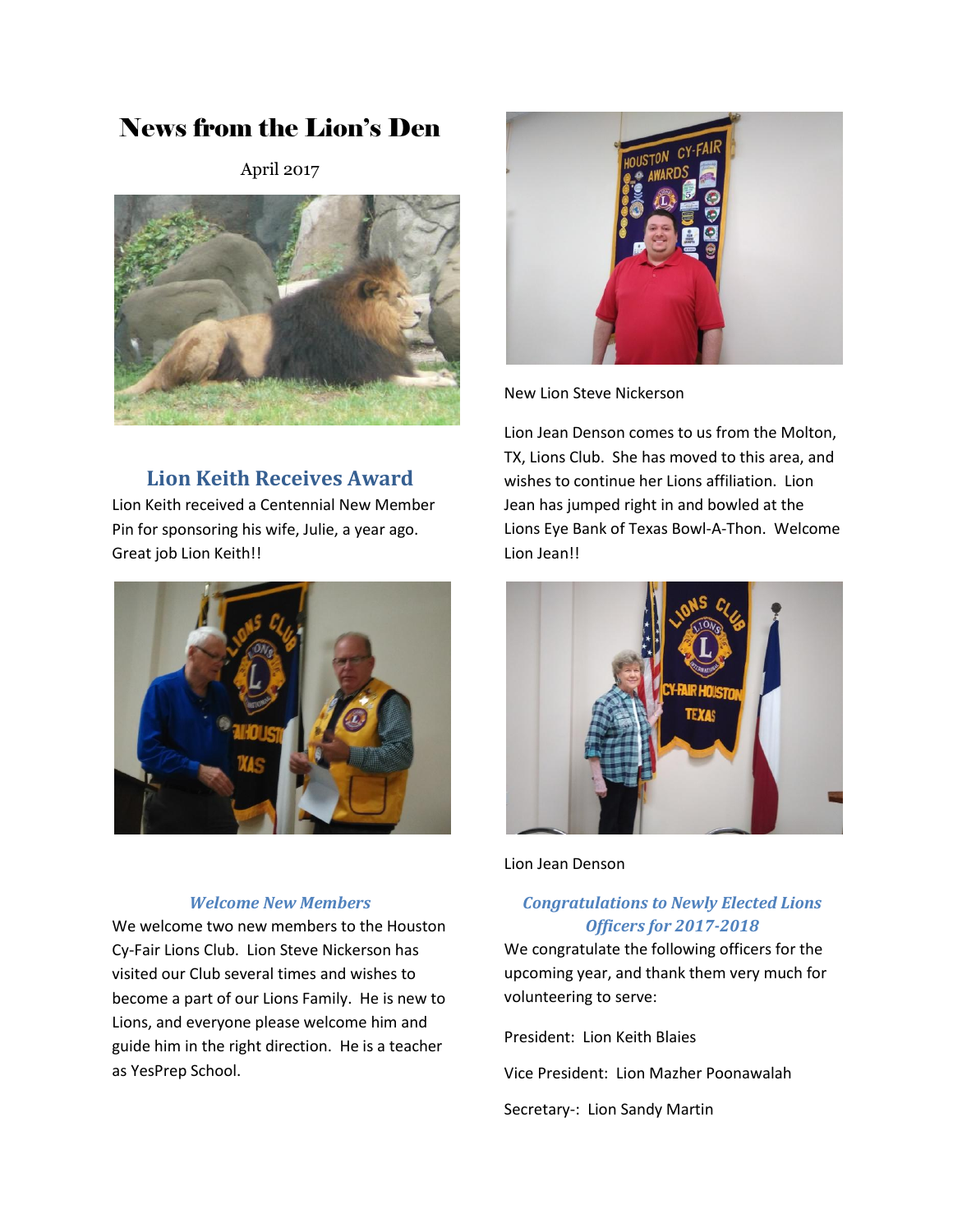Treasurer: Lion Chuck Martin

Membership: Lion Merrell Greene

2 yr Directors: Lions Dorothy Casey and Terry Alderman

1 yr Director to replace Lion Mazher: Lion John Peterson

Continuing 1 yr Director: Lion Becca Franco

Lion Tamer: Lion Bob Rugur

Tail Twister: Lion Julie.

#### *Friends of Scouting*

Our own Lion Becca Franco spoke to us about our ongoing partnership with the Soaring Eagle Scout District. Scouts plan and conduct food drives for our annual Christmas Cheer Food Basket program. . As the number of scouts grew, in 2008 the Rising Star District was the entire Cy-Fair ISD area and was separated into three and now is known as Soaring Eagle in the North Division. Decision was made early this year to put Soaring Eagle back in the West Division with Big Cypress and Copperhead to make all of Cy-Fair ISD in the same Division. This is good news as our Cheer Basket program helps families in the Cy-Fair ISD and now we can expand to the other two Districts to help with this annual Lions Club project. She discussed many aspects of the scouting program. It is an ethics-based and character-building international organization. The local Council consists of 16 counties, serving approximately 60,000. Houston Cy-Fair Lions Club has proudly donated to the Scouting community. We encourage Scouting meetings and functions in our building and grounds, and have sponsored the Venture Scouting Crew several years ago.

### **District Convention**

The District 2-S2 Lions Convention will be held Fri. and Sat. Apr. 28-29 at the Hilton Houston North, on Greenspoint. Past International President and fellow Texan Lion Jimmy Ross will be the guest speaker. Register online at lions2s2conventions.com. Plan to attend. For anyone wishing to become certified in KidSight Vision Screening, there will be a class on Friday morning functioning of the Vision Screener Camera, followed by a Texas State Vision Screening Certification which allows you to do Vision Screening in Pre Schools and Day Care Centers. Please contact Lion Paul Moore, Conroe Noon Lions Club, at 512-565-0484 to reserve your spot in the class.

### **Upcoming Events**

Wed. April 5, 2017, PSC meeting at China Bear Restaurant, I-45 at Airtex, meal at 6:30 PM, and meeting at 7:00 PM. You don't need to be a member of the Cabinet to attend.

Tues. April 11, 2017, 7PM, regular meeting of the Houston Cy-Fair Lions Club at the Lions' Den. Guest speaker will be John Woodard, who will talk to us about Estate Planning. Please call Lion Sandy at 281-550-2798 by Thurs. April 6 if you plan to attend so that sufficient meals can be ordered.

Tues. April 25, 2017, 7PM, regular meeting of the Houston Cy-Fair Lions Club. Our guest speaker will be Dr. Victoria Glickman from In Sight Eye Care discussing the importance of early vision screening of children. She is one of the optometrists who do the complete vision examinations on children we refer from our KidSight program.

May 18-20, Texas Lions State Convention, plan to meet old and new Lions at the Menger Hotel, 204 Alamo Plaza, San Antonio. Registration information available at [http://www.lions2s2.org/NL032017.pdf.](http://www.lions2s2.org/NL032017.pdf)